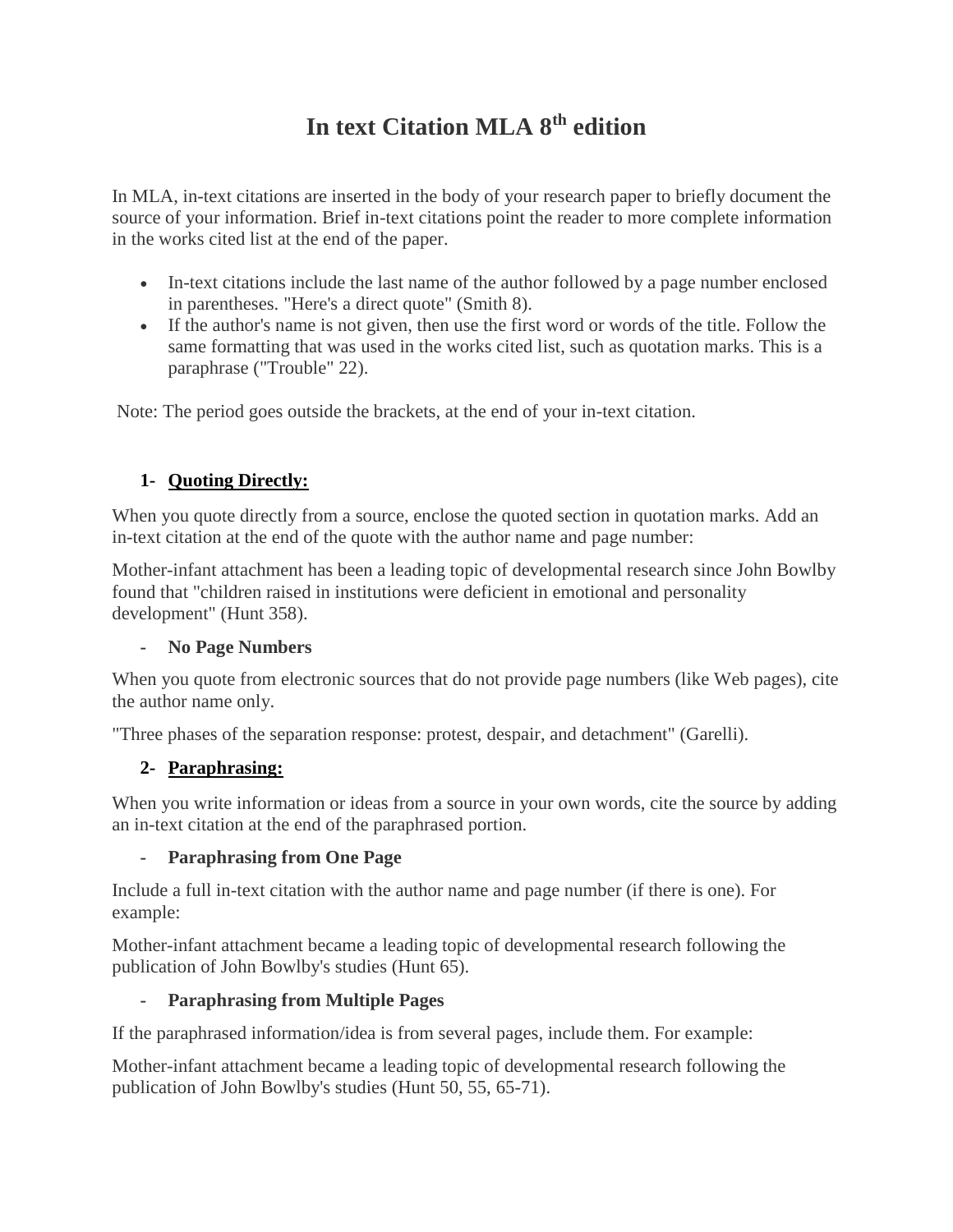#### **3- Indirect Sources:**

Sources that are paraphrased or quoted in other sources are called indirect sources. MLA recommends you take information from the original source whenever possible.

If you must cite information from an indirect source, name the original source in the body of your text and cite the source you actually consulted in your in-text citation. Proceed the in-text citation with 'qtd. in.'

#### **Example:**

Kumashiro notes that lesbian and bisexual women of colour are often excluded from both queer communities and communities of colour (qtd. in Dua 188).

In this case, you would also need to cite Dua in your works cited list.

## **4- In text citation for more than one source:**

If you would like to cite more than one source within the same in-text citation, simply record the in-text citations as normal and separate them with a semi-colon.

## **Examples:**

(Smith 42; Bennett 71).

```
(It Takes Two; Brock 43).
```
Note: The sources within the in-text citation do not need to be in alphabetical order for MLA style.

## **5- Intext Citation for more than one author:**

Two authors: (Author's Last Name and Author's Last Name Page Number)

Example: (Case and Daristotle 57)

**Three authors:** (Author's Last Name et al. Page Number)

Example: (Case et al. 57)

## **6- Long Quotations:**

#### **What Is a Long Quotation?**

If your quotation extends to more than four lines as you're typing your essay, it is a long quotation.

## **Rules for Long Quotations**

There are 4 rules that apply to long quotations that are different from regular quotations: